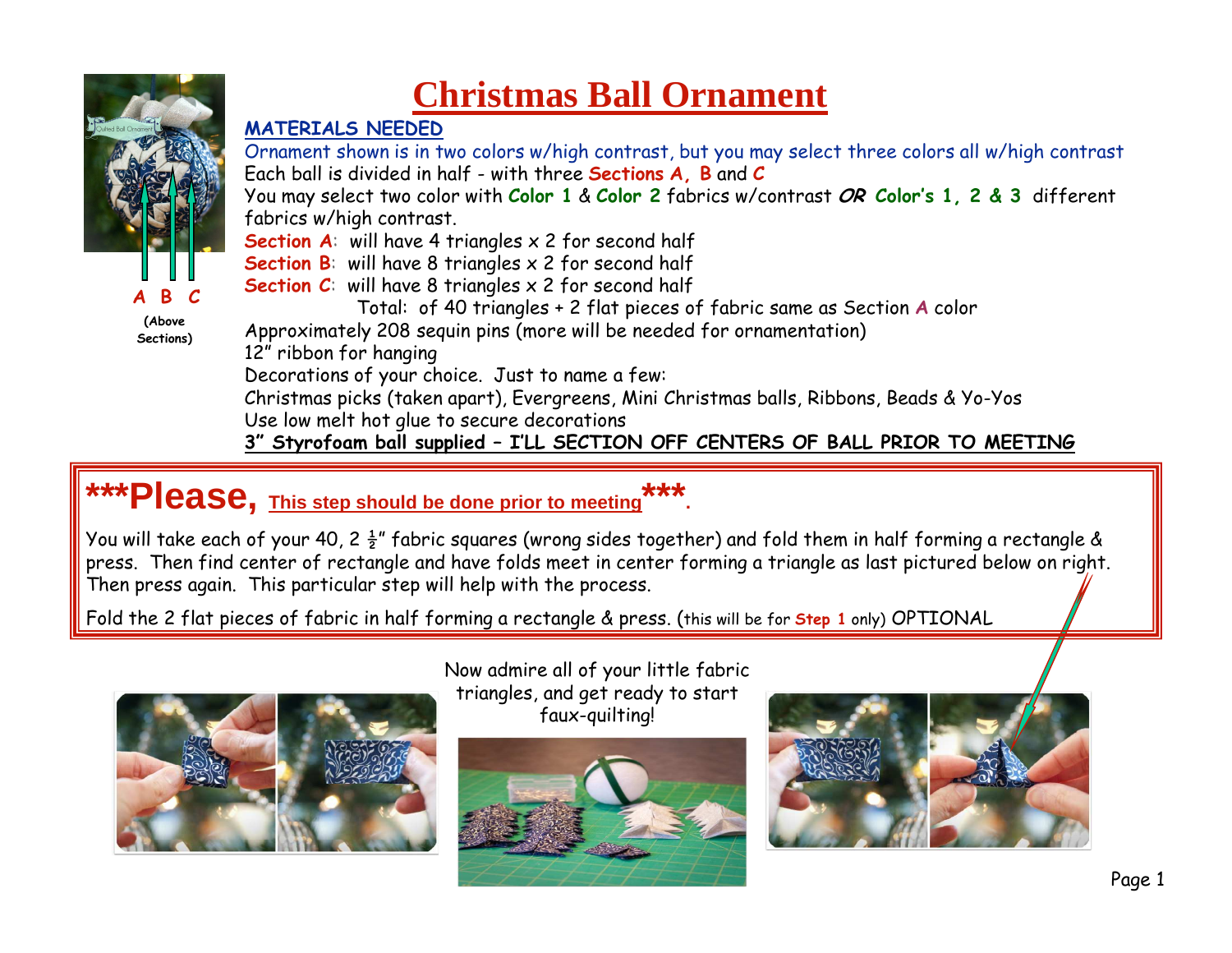

**STEP 1:** Open one of the two folded squares (not the triangles!). Place a pin in center, into the right side of the fabric. Pin onto the ball at the top center, making sure each point of the square is angled onto the ribbon guides. Pin all four corners down. Repeat on the second half of the ball. I didn't do this step in my samples show At the September meeting. (OPTIONAL)

Place a pin inside each of your pressed triangles by opening up your folds and pinning into the wrong side of the fabric at the center point, and fold the triangle back onto itself.





## **(From this point on I will refer to the two half's as North & South)**

**Section A –** Place **Color 1** triangles onto the **North** section of ball, where a sequin pin was placed onto center of flat fold square, so each triangle's long sides – the base of triangle – are aligned with the edges of the square. Now insert a sequin pin on the 2 inside bottoms folds and 2 outer edges of folds. Triangles will overlap slightly. All triangles will use 5 sequin pins.

**When pinning make sure sequin pins are placed exactly on the points of triangles. We don't want them visible at all!**